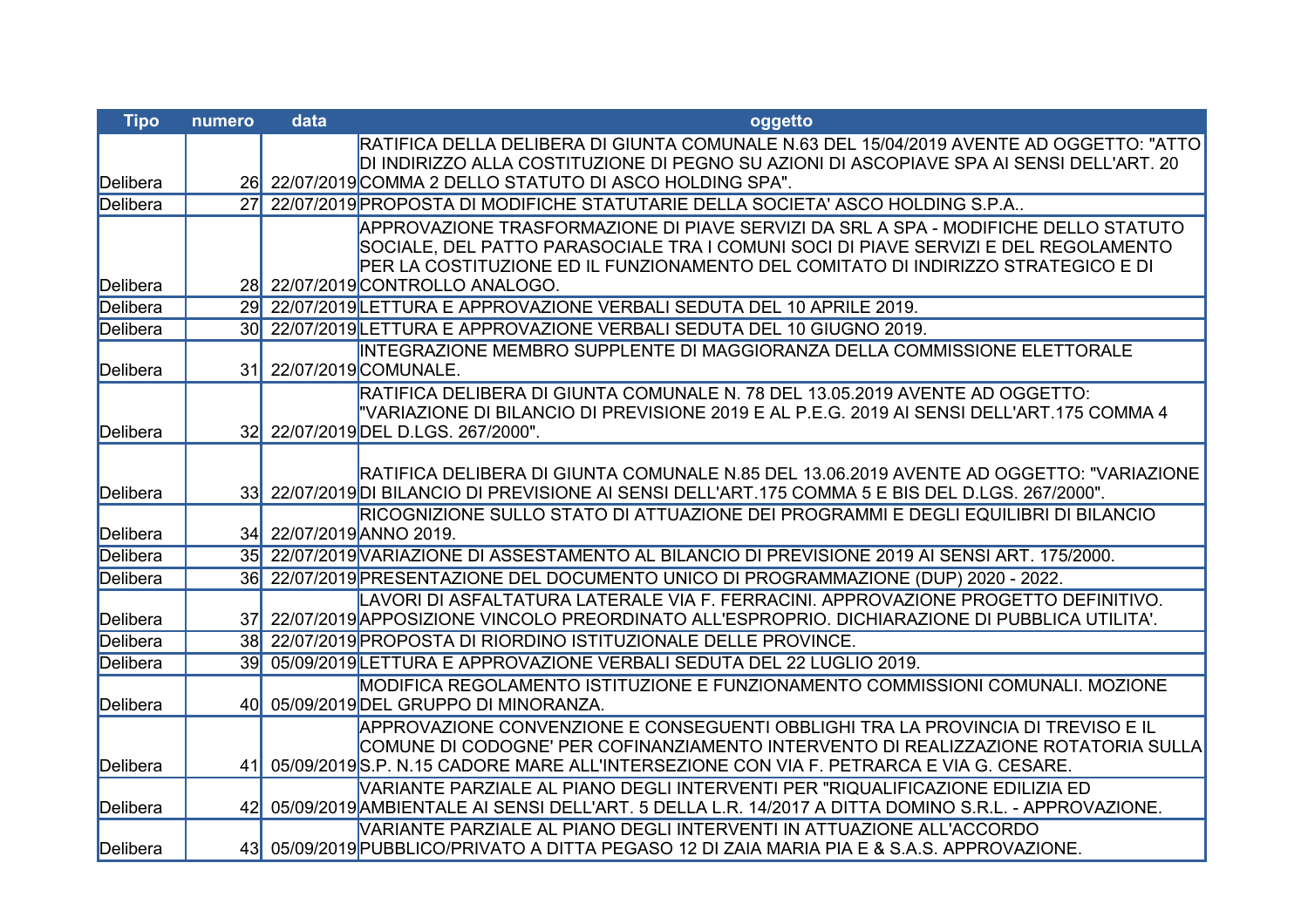| Delibera |           | 44 05/09/2019 VARIANTE AL P.A.T. N. 2 - A SENSI DELLA LEGGE REGIONALE 06.06.2017 N.14 - ADOZIONE.             |
|----------|-----------|---------------------------------------------------------------------------------------------------------------|
|          |           | VARIANTE PARZIALE AL PIANO DEGLI INTERVENTI DI RIQUALIFICAZIONE URBANA A SENSI DELL'ART.                      |
| Delibera |           | 45 05/09/2019 6DELLA L.R.14/2017 - AREA PIAZZA EUROPA. - APPROVAZIONE.                                        |
| Delibera |           | 46 30/09/2019 LETTURA E APPROVAZIONE VERBALI SEDUTA DEL 5 SETTEMBRE 2019.                                     |
|          |           | RATIFICA DELIBERA DI GIUNTA COMUNALE N.115 DEL 09.09.2019 AVENTE AD OGGETTO:                                  |
| Delibera | 47        | 30/09/2019 "VARIAZIONE DI BILANCIO DI PREVISIONE AI SENSI DELL'ART.175 COMMA 4 DEL D.LGS. 267/2000".          |
|          |           | VARIAZIONE AL BILANCIO DI PREVISIONE ANNO 2019 E SUOI ALLEGATI AI SENSI DELL'ART. 175 DEL                     |
| Delibera |           | 48 30/09/2019 DLGS 267/2000.                                                                                  |
|          |           | APPROVAZIONE BILANCIO CONSOLIDATO DEL GRUPPO COMUNE DI CODOGNE' PER L'ESERCIZIO                               |
| Delibera |           | 49 30/09/2019 2018.                                                                                           |
|          |           | APPROVAZIONE LINEE PROGRAMMATICHE RELATIVE ALLE AZIONI ED AI PROGETTI DA REALIZZARE                           |
| Delibera | <b>50</b> | 30/09/2019 NEL CORSO DEL MANDATO 2019 - 2024                                                                  |
| Delibera |           | MODIFICA DEL REGOLAMENTO COMUNALE DI ISTITUZIONE E FUNZIONAMENTO DELLE<br>51 30/09/2019 COMMISSIONI COMUNALI. |
| Delibera |           | 52 22/10/2019 LETTURA E APPROVAZIONE VERBALI SEDUTA DEL 30 SETTEMBRE 2019.                                    |
|          |           |                                                                                                               |
|          |           | APPROVAZIONE ACCORDO QUADRO CON I COMUNI DI CIMADOLMO - ORMELLE - VAZZOLA - SAN                               |
| Delibera |           | 53 22/10/2019 POLO DI PIAVE E GAIARINE PER LA GESTIONE IN CONVENZIONE DEL SERVIZIO DI POLIZIA LOCALE.         |
|          |           | APPROVAZIONE REGOLAMENTO DEL CORPO INTERCOMUNALE DI POLIZIA LOCALE DEI COMUNI DI                              |
|          |           | ICIMADOLMO - ORMELLE - SAN POLO DI PIAVE - VAZZOLA - CODOGNE' E GAIARINE CONCERNENTE                          |
|          |           | L'ARMAMENTO DEGLI APPARTENENTI AL CORPO DI POLIZIA LOCALE IN POSSESSO DELLA QUALITA'                          |
| Delibera |           | 54 22/10/2019 DI AGENTE DI PUBBLICA SICUREZZA.                                                                |
| Delibera |           | 55 22/10/2019 COMUNICAZIONE DEL SINDACO.                                                                      |
| Delibera |           | 56 05/11/2019 LETTURA E APPROVAZIONE VERBALI SEDUTA DEL 22 OTTOBRE 2019.                                      |
| Delibera | 57        | 05/11/2019 PROPOSTA DI MODIFICA STATUTARIA DELLA SOCIETA' ASCO HOLDING S.P.A                                  |
| Delibera | <b>58</b> | 29/11/2019 LETTURA E APPROVAZIONE VERBALI SEDUTA DEL 5 NOVEMBRE 2019.                                         |
|          |           | IRATIFICA DELLA DELIBERA DI G.C. N. 148 DEL21.10.2019 AVENTE AD OGGETTO: "VARIAZIONE AL                       |
|          |           | BILANCIO DI PREVISIONE 2019 E AL P.E.G. 2019/2021 AI SENSI DELL'ART.175 COMMA 4 DEL D.LGS.                    |
| Delibera |           | 59 29/11/2019 267/2000."                                                                                      |
|          |           | VARIAZIONE AL BILANCIO DI PREVISIONE ANNO 2019 E SUOI ALLEGATI AI SENSI DELL'ART. 175 DEL                     |
| Delibera |           | 60 29/11/2019 D.LGS. 267/2000.                                                                                |
| Delibera | 61        | 29/11/2019 VARIANTE AL PAT N.2 A SENSI DELLA LEGGE REGIONALE 06.06.2017 N.14 - ADOZIONE.                      |
| Delibera | 62        | 20/12/2019 LETTURA E APPROVAZIONE VERBALI SEDUTA DEL 29 NOVEMBRE 2019.                                        |
|          |           | APPROVAZIONE ALIQUOTE E DETRAZIONI TASI - TRIBUTO SUI SERVIZI INDIVISIBILI -                                  |
| Delibera |           | 63 20/12/2019 INDIVIDUAZIONE DEI SERVIZI INDIVISIBILI E DEI RELATIVI COSTI.                                   |
| Delibera |           | 64 20/12/2019 APPROVAZIONI ALIQUOTE E DETRAZIONI IMU - IMPOSTA MUNICIPALE PROPRIA.                            |